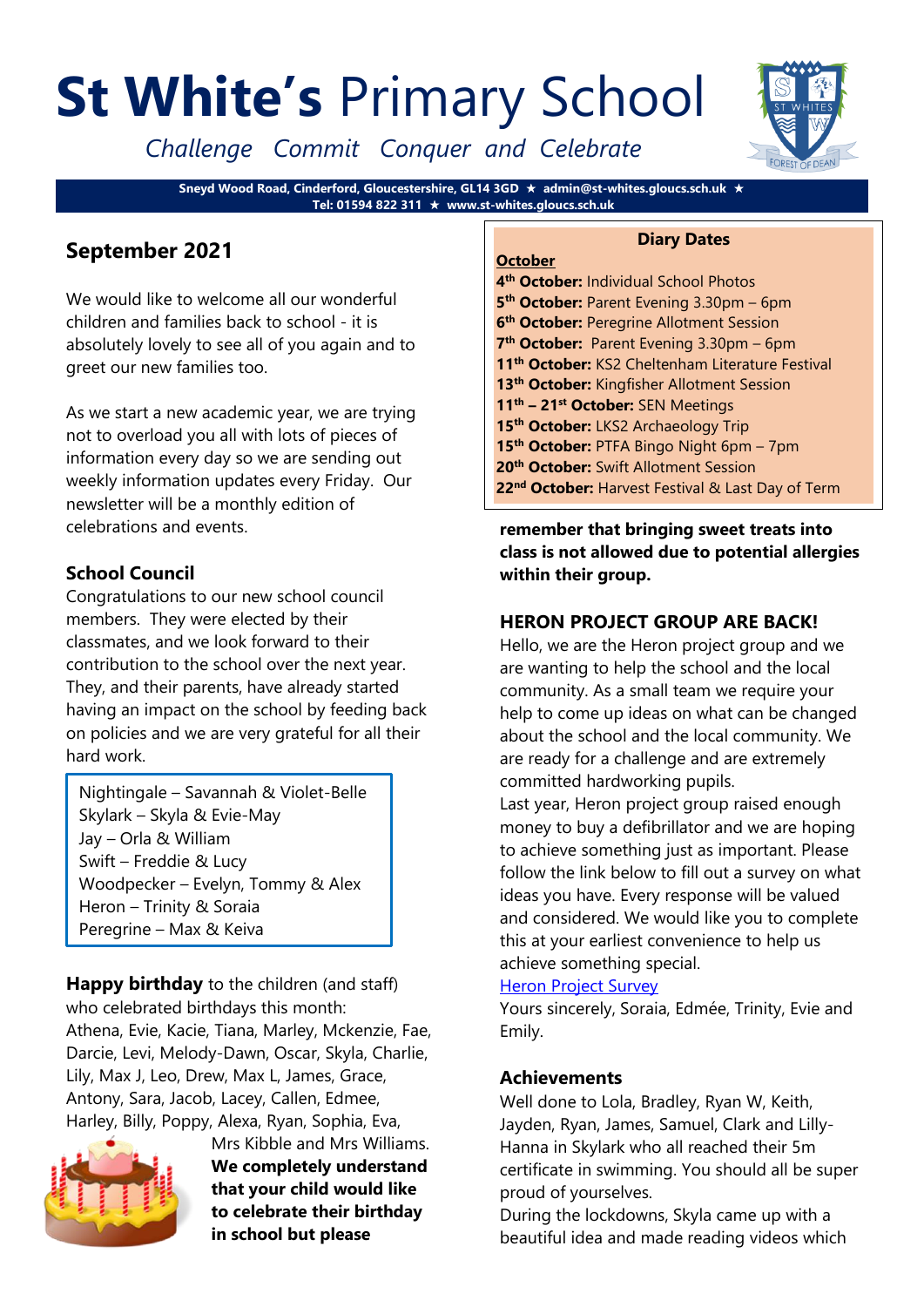she shared with her family and friends. It really helped them through the tough times and she wanted to share them with everyone. Skyla's videos have been posted on our Bedtime Stories padlet which can be found on our school website. We encourage everyone to have a look because who doesn't love a bedtime story? If you have a video of your child reading a book and would like them to feature on our bedtime stories padlet please email [miablake@st](mailto:miablake@st-whites.gloucs.sch.uk)[whites.gloucs.sch.uk](mailto:miablake@st-whites.gloucs.sch.uk) to arrange this.

Athena completed a 5 kilometre inflatable run with her family on Saturday which is an amazing effort! She received a badge and a certificate for taking part, well done Athena!



Dewi in Heron Class has been a Cub for a couple of years with 1st Cinderford Cubs. He has been working hard to achieve the Chief Scouts silver award which is the

highest award a cub can receive. Even though Dewi lost a lot of time to work on this due to covid he finally managed to

achieve his silver award, just in time before he moves up to Scouts. Look at the badges he has received, well done Dewi!

#### **Star of the Week Awards**

Every week there is a 'star of the week' and a 'sports star of the week' pupil in each class. Currently we are particularly celebrating 'commitment' to both work and sport. Well done to the children who have received awards this month.

| Week commencing 6 <sup>th</sup> September 2021 |             |                |  |
|------------------------------------------------|-------------|----------------|--|
|                                                | Star of the | Sports Star of |  |
|                                                | Week        | the Week       |  |
| Robin                                          | Oscar       | Henry          |  |
| Wren                                           | Lyra        | Nate           |  |
| Kingfisher                                     | Finley      | Emily T        |  |
| Nightingale                                    | Scarlett    | Rory           |  |
| Sparrow                                        | Fae         | Josephine      |  |
| Skylark                                        | Samuel      | Lola           |  |
| Jay                                            | Jimmy       | Ben            |  |
| Swift                                          | Chanse      | Skye           |  |
| Woodpecker                                     | Sam         | Lucas          |  |
| Heron                                          | Soraia      | Harry H        |  |
| Peregrine                                      | Heidi W     | Max J          |  |

| Week commencing 13th September 2021 |                     |                            |  |  |
|-------------------------------------|---------------------|----------------------------|--|--|
|                                     | Star of the<br>Week | Sports Star of<br>the Week |  |  |
| Robin                               | Teegan              | Max                        |  |  |
| Wren                                | Spencer B           | Milo                       |  |  |
| Kingfisher                          | Ava                 | Dexter                     |  |  |
| Nightingale                         | Tiana               | Izzy                       |  |  |
| Sparrow                             | Oliver              | Tobias                     |  |  |
| Skylark                             | Piper               | Jayden                     |  |  |
| Jay                                 | Georgia             | Millie                     |  |  |
| Swift                               | Belle               | Oakley                     |  |  |
| Woodpecker                          | Tommy               | Evelyn                     |  |  |
| Heron                               | Eva                 | Harry F                    |  |  |
| Peregrine                           | Ellie               | Keaton                     |  |  |

| Week commencing 24 <sup>th</sup> September 2021 |                |                |  |
|-------------------------------------------------|----------------|----------------|--|
|                                                 | Star of the    | Sports Star of |  |
|                                                 | Week           | the Week       |  |
| Robin                                           | Eli            | Marley         |  |
| Wren                                            | Rueben         | Keali          |  |
| Kingfisher                                      | Freddie        | Keela          |  |
| Nightingale                                     | Lawrence       | Sara           |  |
| Sparrow                                         | Ruby           | Leiah          |  |
| Skylark                                         | <b>Bradley</b> | Isla-Faith     |  |
| Jay                                             | Luis           | Owen           |  |
| Swift                                           | Freddie        | Ada            |  |
| Woodpecker                                      | Alex           | Lacey          |  |
| Heron                                           | Trinity        | Gene           |  |
| Peregrine                                       | Summer         | Charlie        |  |

| Week commencing 27th September 2021 |          |                |  |
|-------------------------------------|----------|----------------|--|
|                                     | Star of  | Sports Star of |  |
|                                     | the Week | the Week       |  |
| Robin                               | Jack     | Eva            |  |
| Wren                                | Mia      | Rudy           |  |
| Kingfisher                          | Daniel   | Jacob T        |  |
| Nightingale                         | Charlie  | Elsie          |  |
| Sparrow                             | Josh     | Leo S          |  |
| Skylark                             | James    | Evie-May       |  |
| Jay                                 | Millie   | Lowri          |  |
| Swift                               | Angelina | Harry H        |  |
| Woodpecker                          | Neiva    | Todd           |  |
| Heron                               | Dexter   | Darcie         |  |
| Peregrine                           | Scarlet  | Darcie         |  |

#### **Vacancies**

We currently have a vacancies open for midday supervisor contracts and for a wraparound care assistant. If you would like more information about the positions, please go onto the school website or speak to the office staff. The application form and all the documents are on our vacancy page on the school website. We are always looking for volunteers to help support our children with their reading skills, please contact the school to register your interest.

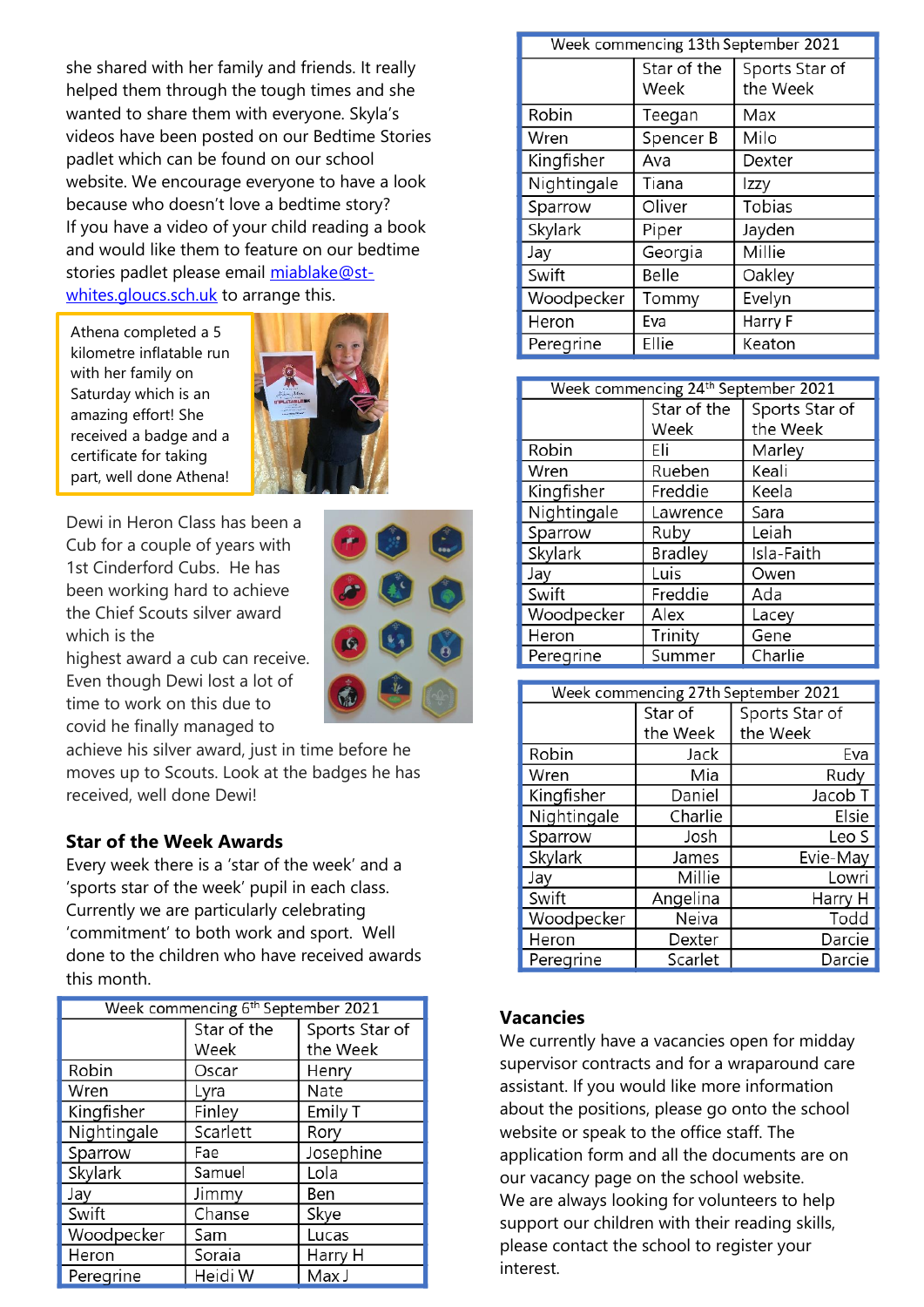#### **Reading Evening**

Thank you to everyone who came along to our reading evening; it a great success! It was so lovely to see parents become so involved in the stories. We look forward to welcoming you all in again soon.



### **Climbing Fun**

Earlier this week all classes had the opportunity to try out their climbing skills on a mobile climbing wall, provided by The Warehouse Climbing Centre who are based in Gloucester. It looked like everyone had lots of fun, including the staff and parents. We hope to offer more



opportunities like this again.

#### **PTFA Bingo Night**

The PTFA is holding a bingo night on Friday 15<sup>th</sup> October. Tickets must be purchased in advance so that numbers can be monitored. Entry is £5 for 4 players (£1.00 for additional players) which includes 5 games, complimentary soft/hot drink and snacks. Drinks and snacks will be available to purchase on the night. Please go to the school office where you can purchase your entry ticket.

All proceeds will be given to the school PTFA to help purchase school equipment.

Our PTFA is always looking to recruit parents to join the team and help come up with exciting fundraising ideas. If you are interested or would like to know more, come along to their next meeting on Wednesday 13<sup>th</sup> October at 2.30pm.



## **Advice and Support from Kerry**

As you are all aware Erica is currently off on maternity leave and welcomed her beautiful baby girl, Indie in July. Congratulations to the family and welcome to the St White's family Indie!

During the summer we appointed the lovely Kerry to help support our families and children whilst Erica is away. Some of you may have already spoken and met with Kerry but for those of you who haven't, please see below:

Hello! Some of you have met me already, I am Miss Dixon although I don't mind if you would like to call me Kerry. I am really enjoying my new role as the Family Support Worker at St



White's and am looking forward to getting to know more of you and supporting you in any way that I can. I am a qualified Primary teacher and have recently returned from teaching for four years in Dubai. I am looking forward to spending my first winter back in the U.K and going on some walks in the woods with my gorgeous dog Monty. I love spending time with